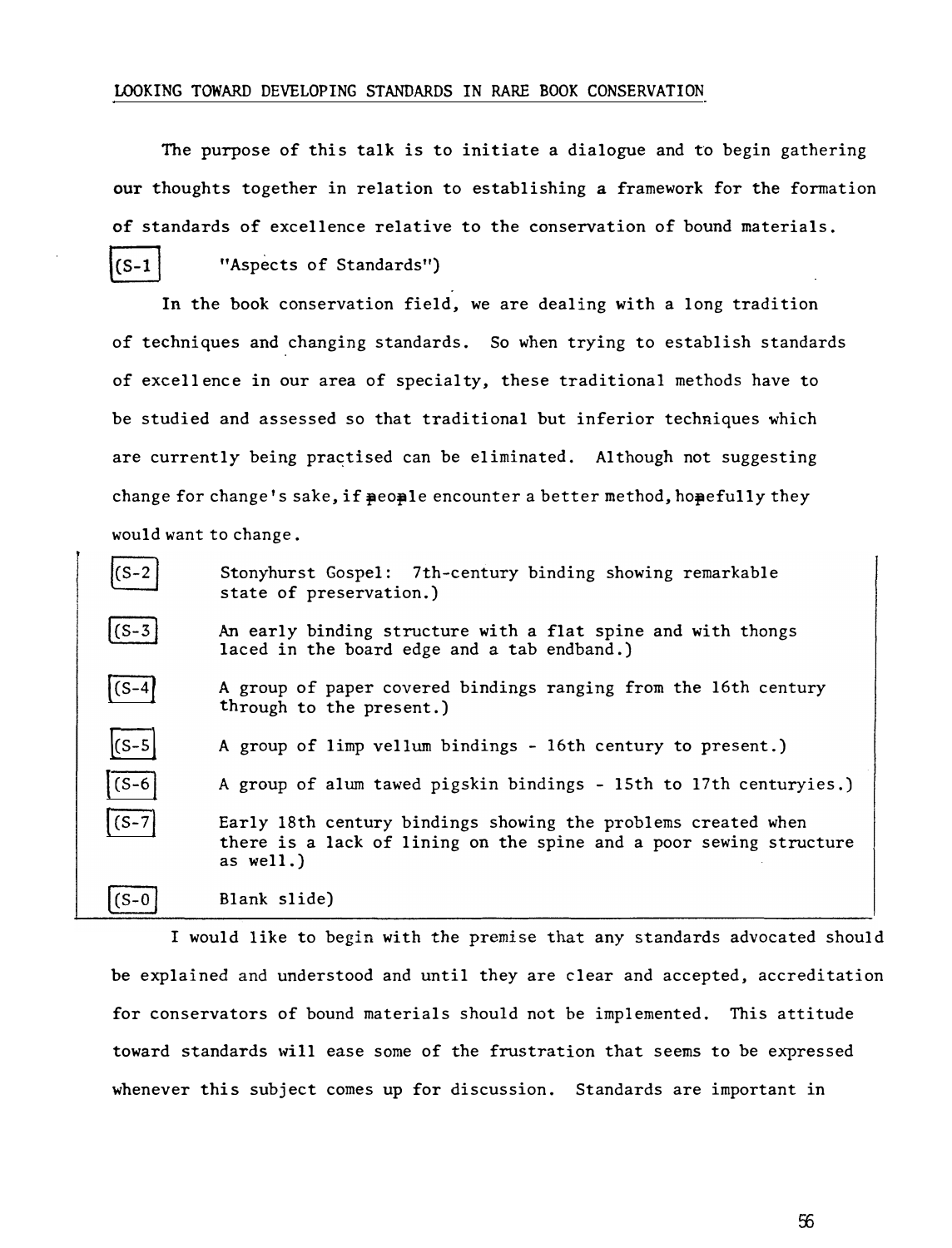Standards -2-

setting conditions and guidelines within which to work, rather than as an ultimatum to produce carbon-copy results for every situation in every workshop. Standards are and will remain essential, but they should be seen as a source of usefulness, not as the basis for trauma or nervous breakdown.

First, what do standards mean? They can be separated into two main categories.  $|S-8|$  One is the creation of standards of excellence relative to the techniques and materials used in the practice of our craft. The other is that of philosophical and ethical judgements based on historical models and the broader intellectual, cultural setting of which we are now a part.

These philosophical and ethical considerations should have input from rare book librarians, historians, and curators. With their special knowledge and expertise, some guidelines could be formulated to be used as a base from which we in conservation can make a more valid judgèment relative to treatment of materials.

The first of these categories, high standards regarding techniques and materials, may be the easiest to define. The best available materials should be married to a set of techniques which have been tried and proven and which have endured the test of time.

| $(s-{\tilde{c}})$<br>Э |  |
|------------------------|--|
| $(s-$<br>10            |  |

This is a 16th-century full pigskin binding. the material is still flexible at the joint. Date - 1601.) This slide shows that

Early vellum manuscript covered in  $\frac{1}{4}$  alum-tawed goatskin and oak boards and has vellum fly leaves.)

The careful choice of materials is, of course, something the field of book conservation particularly has to be concerned with as we tend to add to and embellish original materials much more than most other specialties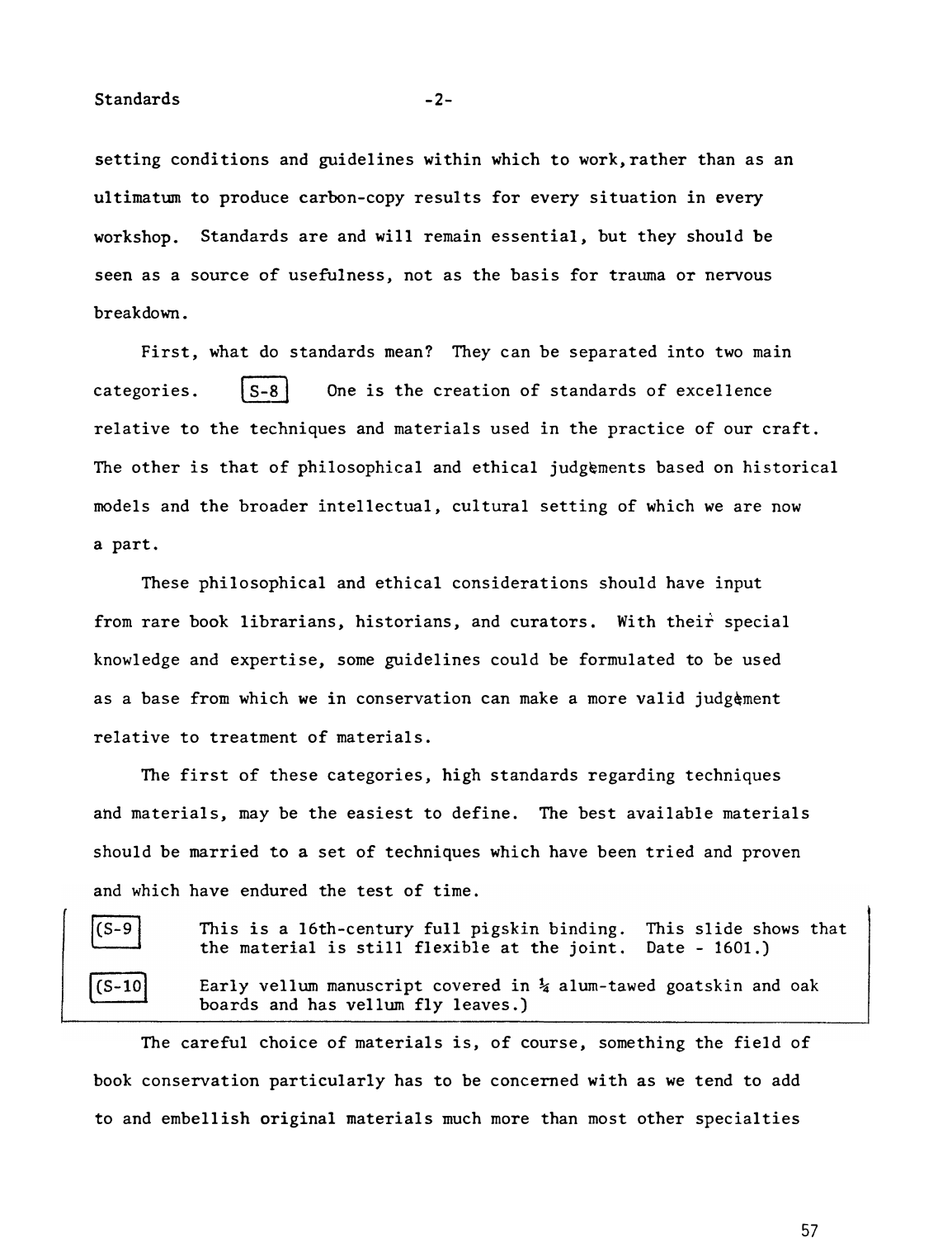of conservation. In many instances, we will actually break down a structure to its bare bones (i.e., the text block) either because of poor original construction or damage caused by outside forces or because of the previous use of damaging materials.

| S-1:       | Short series of slides showing a book which had to be completely<br>pulled and rebound using quality materials as it was damaged<br>throughout by mold. Justices of Peace. Date - 1541.) |
|------------|------------------------------------------------------------------------------------------------------------------------------------------------------------------------------------------|
| $(S-12)$   | Deterioration caused by mold after some water damage.)                                                                                                                                   |
| $(S-13)$   | Leaves laid out and ready for leaf casting.)                                                                                                                                             |
| $(S-14)$   | Leaves after casting.)                                                                                                                                                                   |
| $(S-15)$   | Book sewn on a concertina guard.)                                                                                                                                                        |
| $(S-16)$   | This shows the same book with the boards pulled on.)                                                                                                                                     |
| $(S-17)$   | Finished book showing the amount of leaf casting which was done<br>throughout the book.)                                                                                                 |
| $(S-18)$   | This is the finished binding showing blind tooling and the typical<br>characteristics of pigskin.)                                                                                       |
| $(S-19)$   | This is a 19th-century blank book showing advanced deterioration<br>of reversed calf.)                                                                                                   |
| $(S-20)$   | Remnants of the same book.)                                                                                                                                                              |
| $(S - 21)$ | Rebound in a similar style.)                                                                                                                                                             |

There are signs that certain manufacturers are at long last listening to our pleas for high quality materials and I, for one, feel optimistic that this situation will continue to improve. The current availability of alum-tawed pigskin and archival quality paper for paper-cased bindings is proof of the benefit derived from conservators and manufacturers working together to produce highly successful products.



Showing quality material being used in the covering of the Kelmscott Chaucer produced by Hewits & Sons in Edinburgh.)



This is a slide of the inside cover of a paper binding showing its similarity to the heavy hand-made paper currently being produced by Dieu Donne for paper cased bindings.)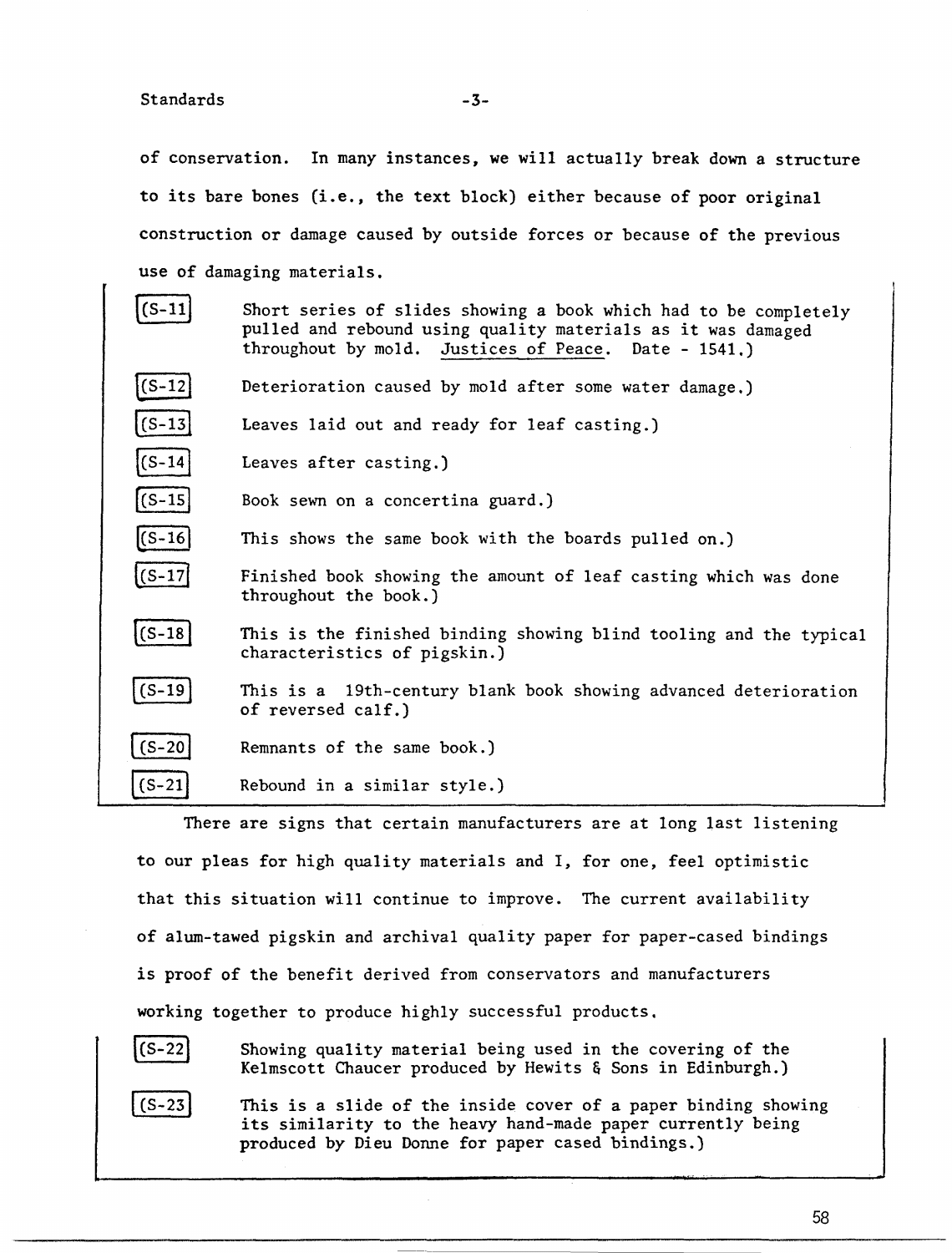Unfortunately, the continued supply and quality of these materials is not under our control. We must rely on the manufacturers and their honesty in consistently keeping to the published formulae and the methods of manufacture.

When possible, we should try to support them so that they will continue producing and developing new archival products. But there are certain materials we may never again be able to purchase, such as the high quality Irish sewing cord or long lasting calf skins which have similar qualities to those used in the 16th century.

 $(S - 24)$ 

This is a 16th-century binding illustrating superb quality calfskin. Opera Toscane Date - 1532. Lyons.)

The correct application of these materials in all of the various technical configurations is of course another aspect of standards. For example, the technique of using strong thick cord for sewing supports in flexible sewing and then cutting one cord off to ease the lacing-in and openability of the boards should be frowned upon.

Example of this technique which sadly seems rather common in many  $(S-25)$ bindings of this period. Date - 1541.)  $[G-25a]$ Showing the cords broken.) The same is true with the practice of paring leather very thin so that it is easy to work with. \ (S-26] Example of leather pared so thin that it is like paper around the edges of the boards. Another example of thinly pared leather, this time at the joint.)  $(S-27)$ To do this is to bastardise the whole reason for using strong materials in

the first place. Techniques should be used in conservation binding practices that will allow the full benefit and strength of the materials to be realized.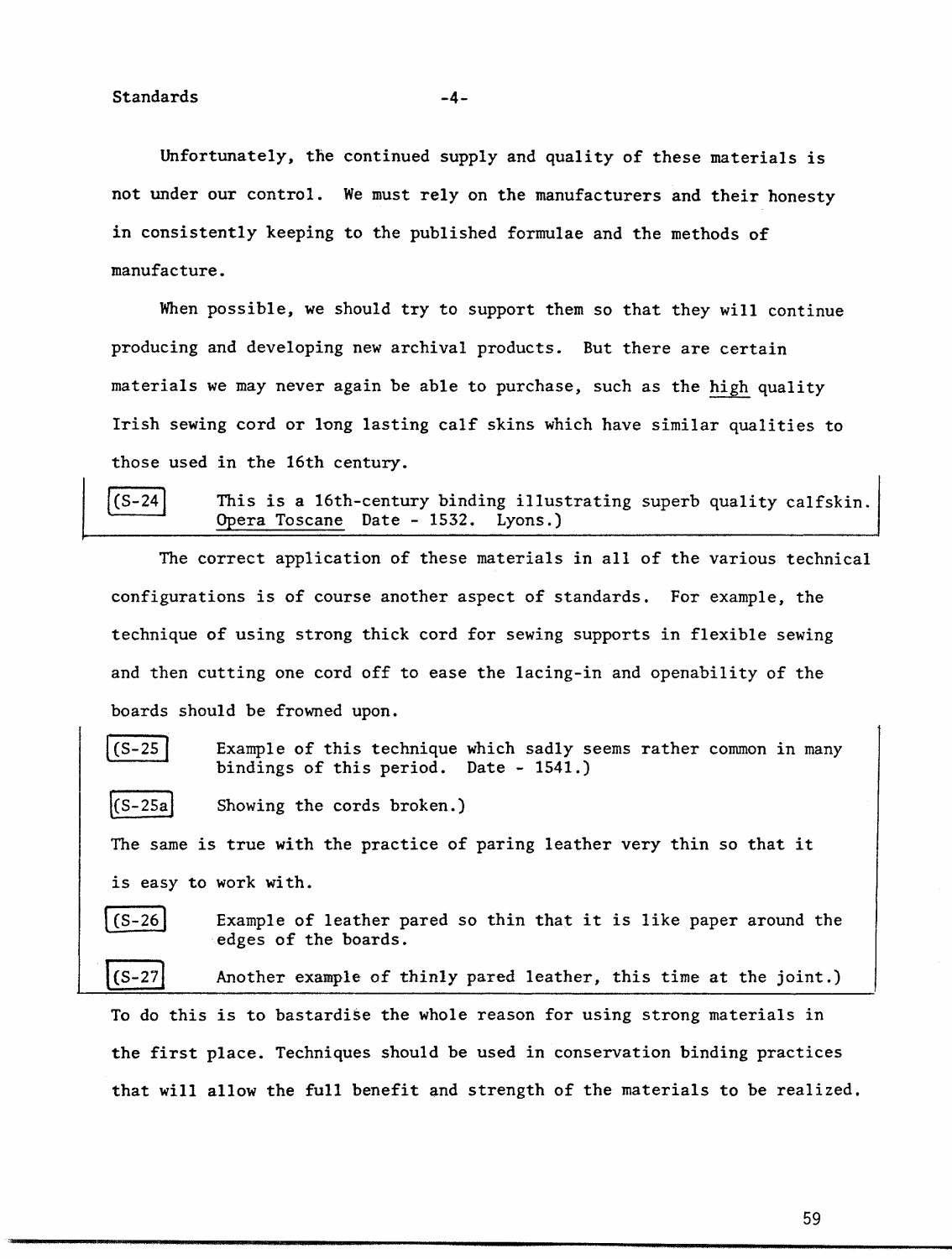| $ (S-28 )$ | Techniques and materials showing strength and standards of<br>excellence in execution.) |
|------------|-----------------------------------------------------------------------------------------|
| $  (S-29)$ | Same.)                                                                                  |
| $(S-30)$   | $Same.$ )                                                                               |

-5-

These techniques should be allied with an understanding of the period of the book so that everything then works in unison, e.g., 16th-17th century book paper makes for a very solid book  $|S-31|$  when sewn on single or double raised cords with little or no backing, covered in full thickness leather with no nipping up of the bands, only tying up so that when the book is opened, the boards and the text block flow together and not independently as they tend to do in later styles.



But this technique is not applicable when working with an 18th - 19th-century book.

 $(S - 35)$ 

18th - 19th-century binding which illustrates the way the boards open independently without moving the text block.)

Books of this period have a distinct finished appearance so a different attitude and approach should be taken when conserving them. Neatness, squareness, a rounded spine, sharp headcaps, etc. are stylistic elements of this period to be considered.

| $  (S - 36)$              | This shows a 19th-century binding with a square board edge and headcap.)                                                    |
|---------------------------|-----------------------------------------------------------------------------------------------------------------------------|
| $ (S-37 )$                | Showing nipped up bands and the grain of the leather being kept up.)                                                        |
| $\left($ S - 38 $\right)$ | Another example of a well-bound, beautifully proportioned binding<br>by Cobden-Sanderson. Prometheus Unbound. Date - 1892.) |
| $  (S-39)$                | $Same.$ )                                                                                                                   |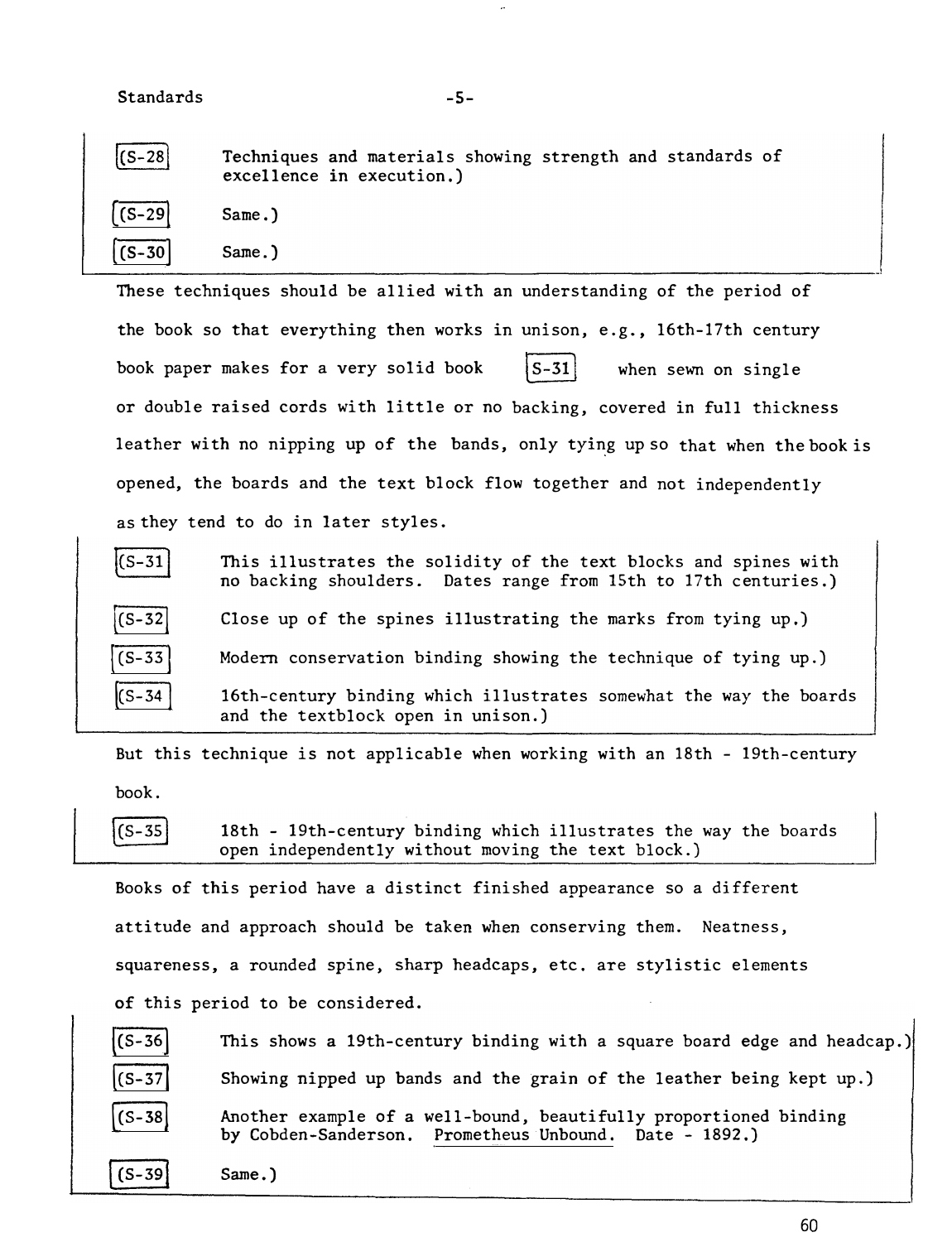Techniques can be devised to achieve the style desired without sacrificing the strength of the new material. One such technique is that of setting the boards away from the shoulder to allow the use of thicker leather while still allowing the book to open to nearly  $180^{\circ}$ without lifting the flyleaf as you open the board. Another technique would be sanding the boards down more than is normally done so that paring of the leather is kept to a minimum while the board edge is kept looking neat and sharp.

This concept is illustrated by the work done on The History of Jamaica, 1774.



The techniques used and the methods of working to achieve standards of excellence are so varied that examples of finished, or partially finished basic structures should be developed, illustrated, written up in conservation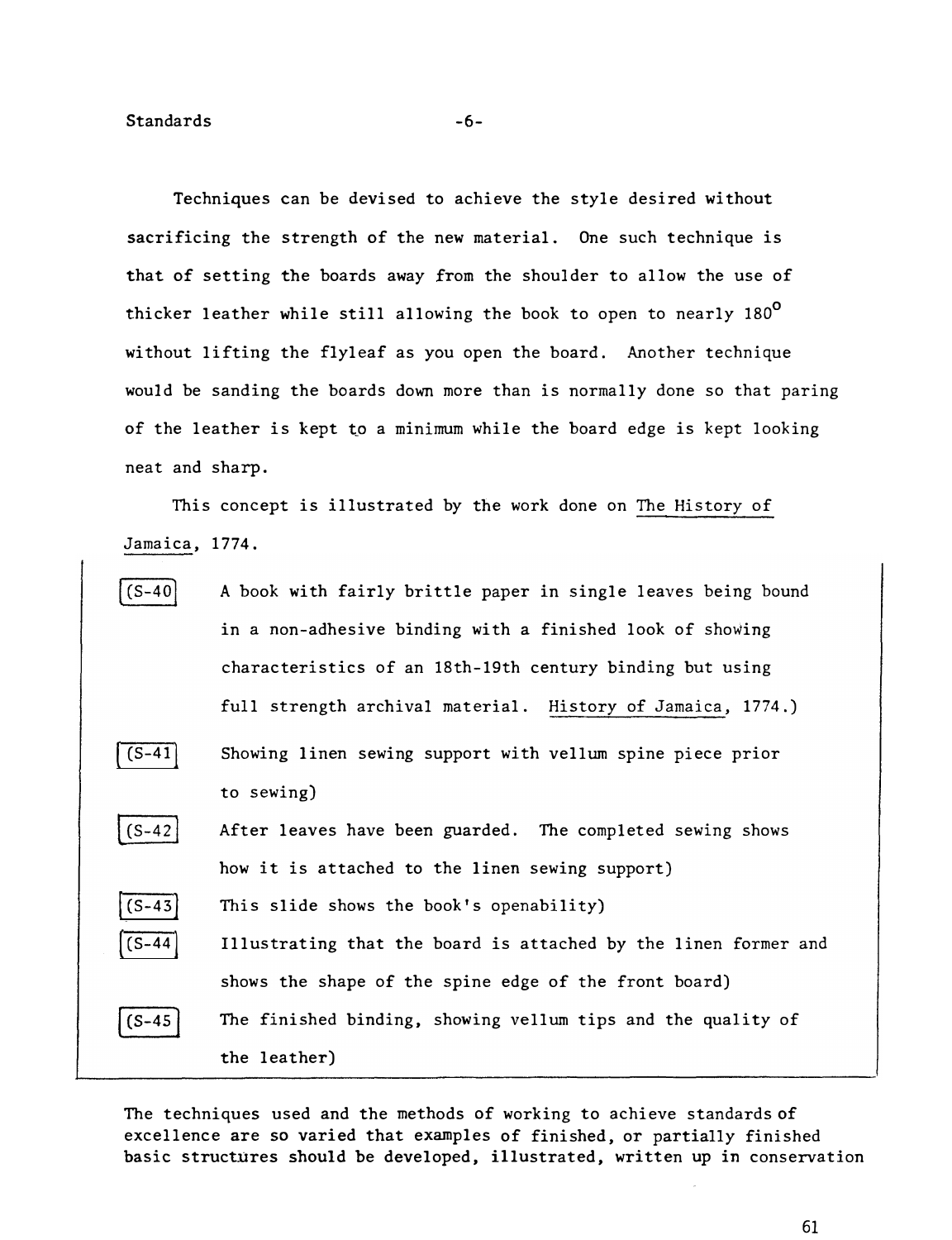journals and exhibited so that all of us can judge, evaluate, and decide which are the best methods to achieve the desired results.



The finished product in general will tell its own story by the way it opens, the solidity of the book, and the aesthetic harmony of all its parts, e.g., 1) surface characterisitics of the paper after treatment; 2) textblock alignment after sewing; 3) openability and flow of the leaves; 4) size of the squares; 5) shape of the boards; 6) endband size in relation to the size and thickness of the book and the squares as well as the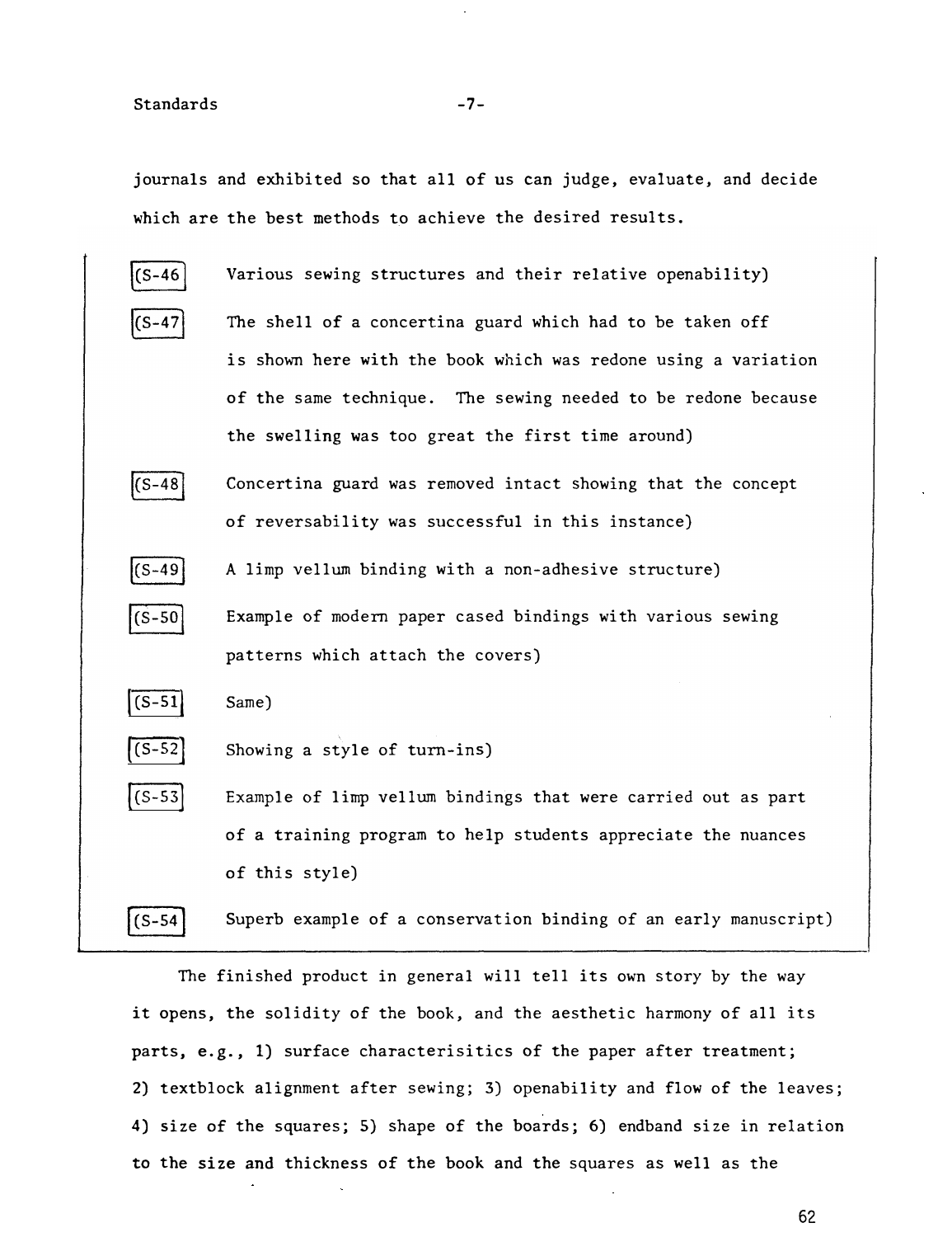endband's function, whether it is purely decorative or structural or both; 7) thickness of the finished board edge; 8) unblemished and undamaged surface characteristics of the covering material at the spine, joint area, corners, turn-ins, etc.

The following slides illustrate some of these qualities:

- $(S-55)$ Text block prior to treatment)  $(CS - 56)$ Leaves after treatment showing no damage to paper surface characteristics)
- $|$ (S-57 Textblock alignment not being disturbed even though the book has been completely resewn)
- $(S-58)$ The Kelmscott Chaucer. Even though the paper is rather stiff, with correct treatment of the spine, the book still opens beautifully)
- [cs-s9] Early bindings showing board shaping)
- $(s-60)$ Early bindings showing board edge shaping)
- $(S-61)$ A modern conservation binding following the 16th century example showing board shaping)
- $|$ (S-62 Endband treatment on the Kelmscott and its relationship to the squares and the functional needs of the binding. It was, in fact, laced to the boards)



Various bindings showing board edge thicknesses and treatment variables)



Corner of turn-in showing unblemished surface and neat cornering technique.